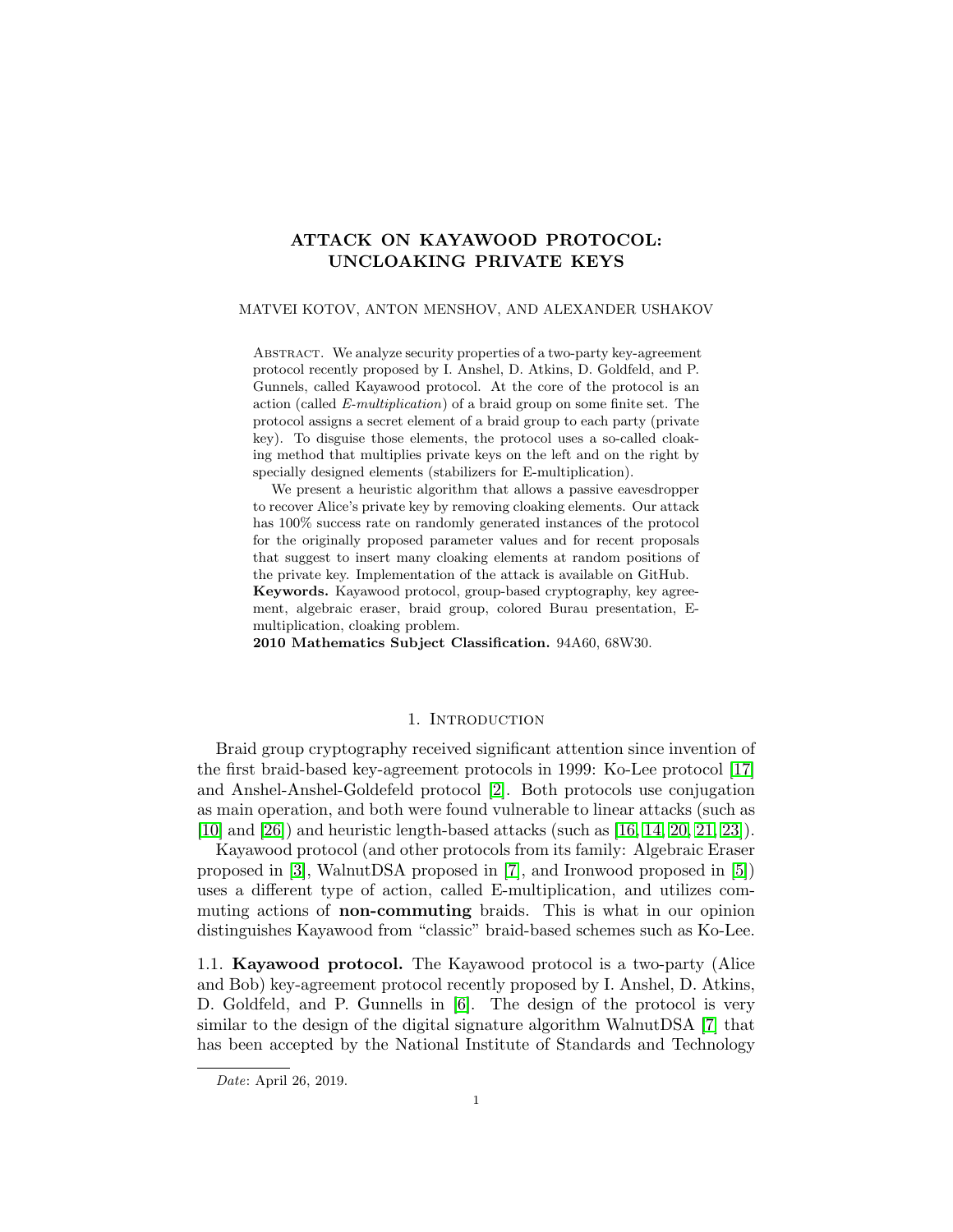for evaluation as a standard for post-quantum, public-key cryptography. At the core of the protocol is an action (called  $E\text{-}multiplication$ ) of the group  $B_n$  of braids on n strands on some finite set which is claimed to be a suitable primitive for use within lightweight cryptography.

By design, Alice and Bob's private keys are braids from two commuting subgroups of  $B_n$ . To disguise the private keys, the (original version of the) protocol uses a so-called cloaking method that multiplies the keys on the left and on the right by specially designed elements (stabilizers for Emultiplication) and applies a certain rewriting procedure to obfuscate the result. Recently, after a series of attacks on WalnutDSA ([\[15,](#page-14-9) [8,](#page-14-10) [19\]](#page-14-11)), the authors proposed several changes to the protocol including changes to the cloaking procedure (see [\[1,](#page-13-2) D. Atkins on May 23, 2018]). Namely, they suggested to use several cloaking element inserted into the private keys at random positions.

In this paper, we show that the cloaking elements can be efficiently identified and removed from public keys, and private keys can be reconstructed. Furthermore, following the suggestion from [\[1,](#page-13-2) D. Atkins on May 23, 2018], we show that private keys can be reconstructed even when many cloaking elements are inserted at random positions. Our attack has 100% success rate on randomly generated instances of the protocol, and its implementation is available on GitHub [\[11\]](#page-14-12).

#### 2. Action of colored Burau group on some finite set

Here we review one non-faithful representation of a braid group called the colored Burau group.

2.1. Braid group. In this section we follow the exposition of [\[22,](#page-14-13) Section 5.1]. A braid is obtained by laying down a number of parallel pieces of strands and intertwining them, without loosing track of the fact that they run essentially in the same direction. In our pictures the direction is horizontal. We number strands at each horizontal position from the top down. See Figure [1](#page-1-0) for example.

<span id="page-1-0"></span>

FIGURE 1. A 4-strand braid.

If we put down two braids  $u$  and  $v$  in a row, so that the end of  $u$  matches the beginning of  $v$ , we get another braid denoted by  $uv$ , i.e., concatenation of n-strand braids is a product. We consider two braids equivalent if there exists an isotopy between them, i.e., it is possible to move the strands of one of the braids in space (without moving the endpoints of strands and moving strands through each other) to get the other braid. We distinguish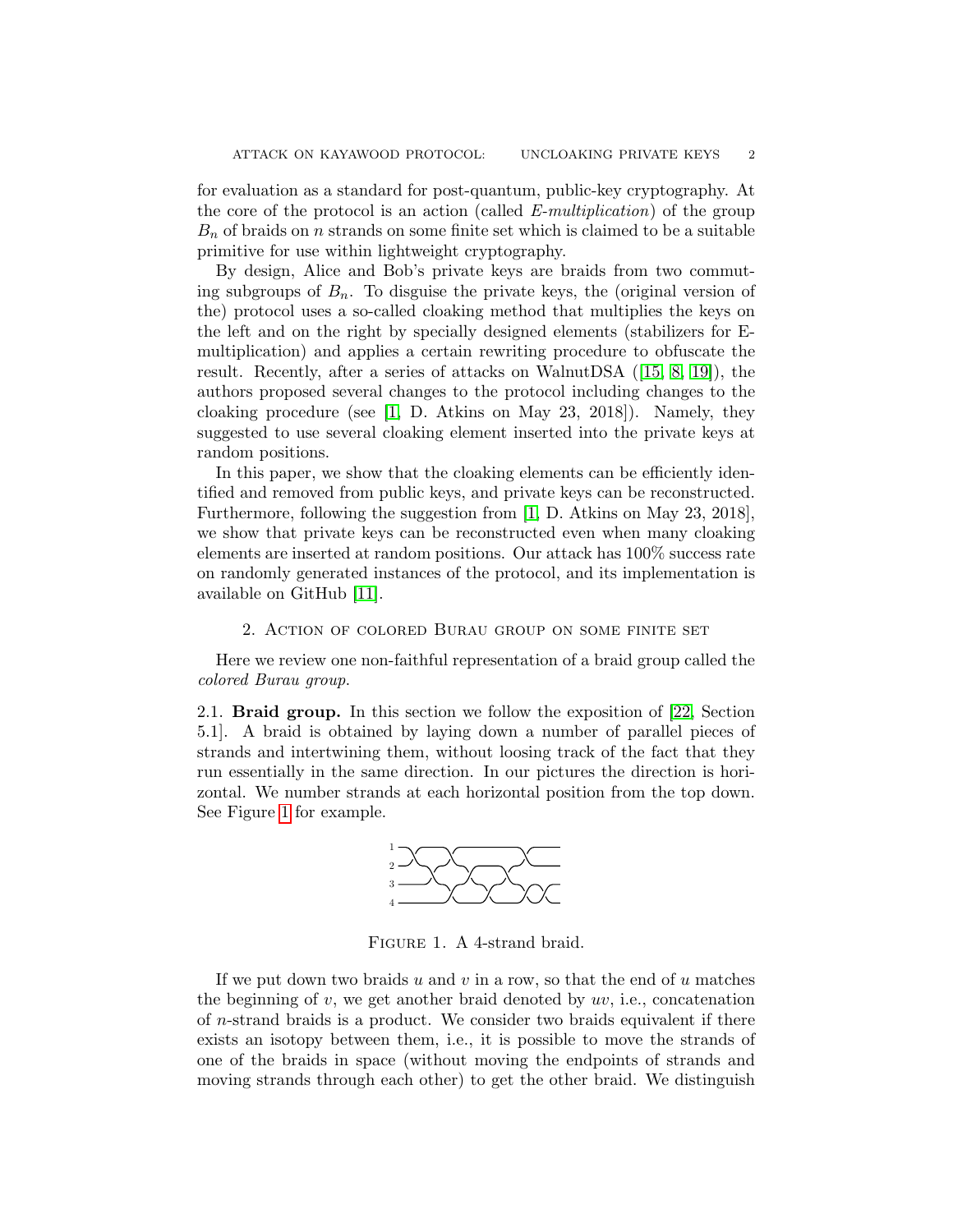a special  $n$ -strand braid which contains no crossings and call it a trivial braid. Clearly, the trivial braid behaves as left and right identity relative to the defined multiplication. The set  $B_n$  of isotopy classes of *n*-strand braids has a group structure, because if we concatenate a braid with its mirror image in a vertical plane, the result is isotopic to the trivial braid.

Each braid is uniquely defined by a sequence of strand crossings. A crossing is called positive if the front strand has a positive slope, otherwise it is called negative. There are exactly  $n-1$  crossing types for *n*-strand braids, we denote them by  $x_1, \ldots, x_{n-1}$ , where  $x_i$  is a positive crossing of *i*th and  $(i+1)$ st strands. As we mentioned above, any braid is a sequence of crossings, and the set  $\{x_1, \ldots, x_{n-1}\}$  generates  $B_n$ . It is easy to see that crossings  $x_1, \ldots, x_{n-1}$  are subject to the relations

$$
x_i x_j = x_j x_i
$$
 for  $i, j$  such that  $|i - j| > 1$   

$$
x_i x_{i+1} x_i = x_{i+1} x_i x_{i+1}
$$
 for  $1 \le i \le n - 2$ .

In fact, it can be shown that the relations above define equivalence relation on braids and, hence,  $B_n$  has the following combinatorial presentation:

<span id="page-2-0"></span>
$$
B_n \simeq \left\langle x_1, \ldots, x_{n-1} \middle| \begin{array}{c} x_i x_j = x_j x_i \text{ for } |i-j| > 1, \\ x_i x_{i+1} x_i = x_{i+1} x_i x_{i+1} \end{array} \right\rangle.
$$

It easily follows from the presentation above that elements in the subgroups  $L_n = \langle x_1, \ldots, x_{m-1} \rangle$  and  $U_n = \langle x_{m+1}, \ldots, x_{n-1} \rangle$  pairwise commute, where  $m = \frac{n}{2}$  $\frac{n}{2}$ ].

A *braid word* is a word  $w = w(x_1, \ldots, x_{n-1})$  in the generators of  $B_n$  and their inverses:

(1) 
$$
w = x_{i_1}^{\varepsilon_1} \dots x_{i_k}^{\varepsilon_k},
$$

where  $1 \leq i_j \leq n-1$  and  $\varepsilon_j = \pm 1$ . The length of the braid word [\(1\)](#page-2-0) is k, denoted by  $|w|$ . If  $\overline{u} = (u_1, \ldots, u_k)$  is a k-tuple of braid words, then the total length  $|\overline{u}|$  of  $\overline{u}$  is defined as  $\sum_{i=1}^{k} |u_i|$ .

Every braid w naturally defines a permutation  $\sigma_w$ , which is a permutation of the endpoints of the involved strands. The corresponding map  $w \mapsto \sigma_w$ is an epimorphism. If  $\sigma_w$  is trivial, then w is called a *pure* braid.

Recall that the *commutator* of braid words  $u$  and  $v$  is the braid word  $[u, v] = u^{-1}v^{-1}uv$ . For a set of braids  $u_1, \ldots, u_k$  define a set

$$
C(u_1, \ldots, u_k) = \{c \in B_n \mid [c, u_i] = 1 \text{ for every } 1 \le i \le k\},\
$$

called the *centralizer* of  $u_1, \ldots, u_k$ . It is easy to check that a centralizer is a subgroup of  $B_n$ .

The group  $B_n$  has a cyclic center generated by the element  $\Delta^2$ , where  $\Delta$ is the element, called the half twist, defined as follows:

$$
\Delta = (x_1 \ldots x_{n-1}) \cdot (x_1 \ldots x_{n-2}) \cdot \ldots \cdot (x_1).
$$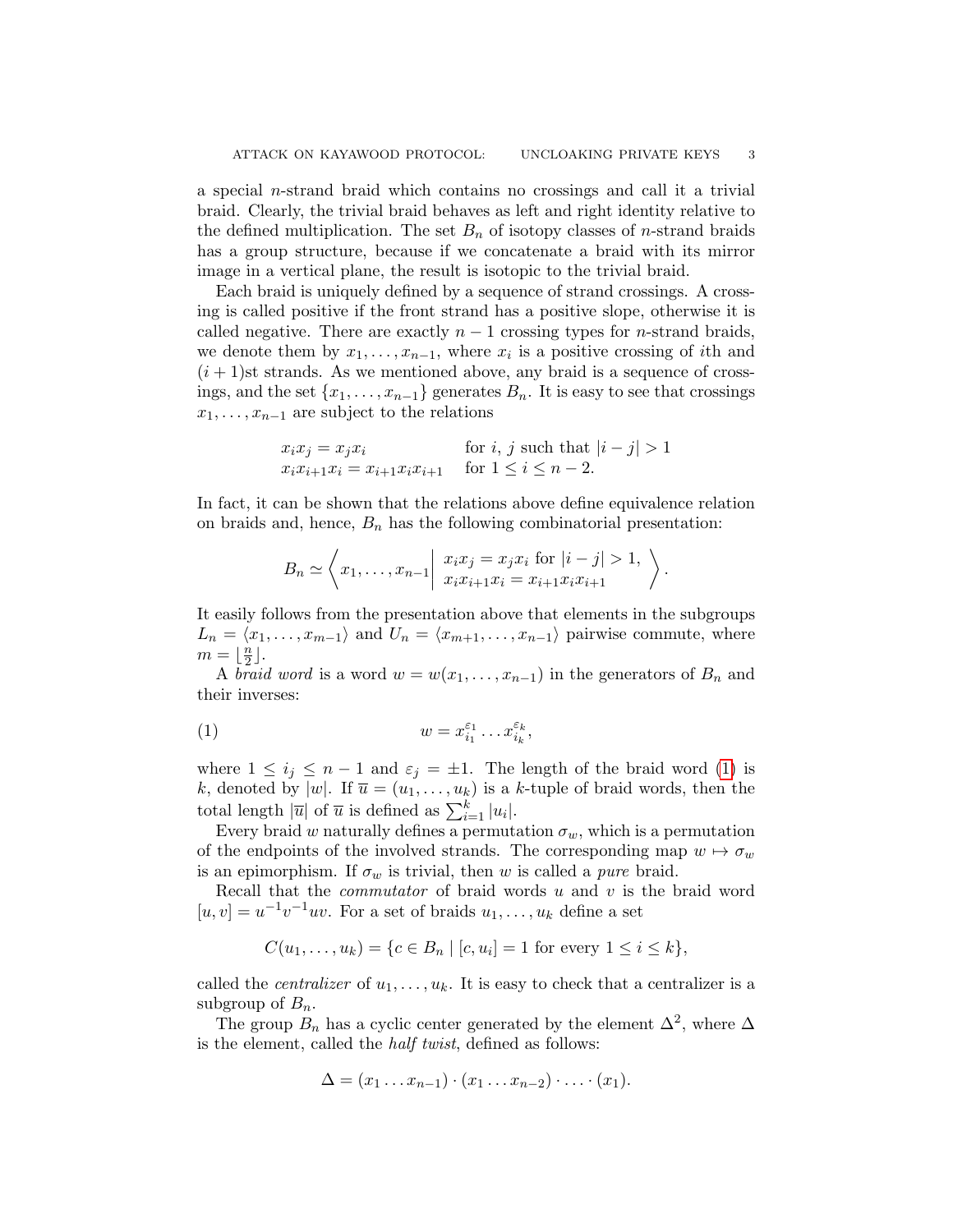2.2. Geodesic braid approximation. Let  $w$  be a word in generators of  $B_n$ . The algorithmic problem to find a shortest braid word representing the same element as  $w$ , called *geodesic*, is known to be computationally hard (see [\[25\]](#page-15-2)). In this paper, following [\[20,](#page-14-4) [21\]](#page-14-5), we use a geodesic-braid approximation method to estimate the geodesic length of a braid. The algorithm attempts to minimize the given braid word exploiting the property of Dehornoy's form  $D(w)$  (introduced in [\[12\]](#page-14-14)) that for a "generic" braid word w one has  $|D(w)| < |w|$ .

2.3. Colored matrices. Fix a finite field  $\mathbb{F}_q$  and denote by  $R_n$  the ring of Laurent polynomials in variables  $\{t_1, \ldots, t_n\}$  with coefficients in  $\mathbb{F}_q$ . Let  $GL_n(R_n)$  be the group of invertible matrices over  $R_n$ . The symmetric group  $S_n$  naturally acts on  $\mathbf{GL}_n(R_n)$  by permuting the variables  $\{t_1, \ldots, t_n\}$ . The result of action of  $\sigma \in S_n$  on  $M \in GL_n(R_n)$  is denoted by  $M^{\sigma}$ . Recall that the semidirect product of  $\mathbf{GL}_n(R_n)$  and  $S_n$  is a group

$$
\mathbf{GL}_n(R_n) \rtimes S_n = \{ (M, \pi) \mid M \in \mathbf{GL}_n(R_n) \text{ and } \pi \in S_n \},
$$

equipped with the operation

$$
(M_1,\sigma_1)\cdot (M_2,\sigma_2)=(M_1M_2^{\sigma_1},\sigma_1\sigma_2).
$$

Define  $n-1$  n × n-matrices over polynomials in variables  $\{t_1, \ldots, t_n\}$ :

$$
C_1(t_1) = \begin{pmatrix} -t_1 & 1 & 0 \\ 0 & 1 & 0 \\ \hline 0 & 0 & I_{n-2} \end{pmatrix} \text{ and } C_i(t_i) = \begin{pmatrix} I_{i-2} & 0 & 0 & 0 & 0 \\ 0 & 1 & 0 & 0 & 0 \\ 0 & t_i & -t_i & 1 & 0 \\ \hline 0 & 0 & 0 & 1 & 0 \\ \hline 0 & 0 & 0 & 0 & I_{n-i-1} \end{pmatrix}
$$

for  $2 \leq i \leq n-1$ .

**Lemma.** A map  $\varphi$  on the generators  $x_1, \ldots, x_{n-1}$  of  $B_n$ :

$$
x_i \overset{\varphi}{\mapsto} (C_i(t_i), \pi_i),
$$

where  $\pi_i = (i, i + 1) \in S_n$ , extends into a group homomorphism.

The group  $\langle (C_1(t_1), \pi_1), \ldots, (C_{n-1}(t_{n-1}), \pi_{n-1})\rangle$  is called the *colored Bu*rau representation of  $B_n$  and is denoted by  $CB_n$ .

<span id="page-3-0"></span>2.4. Action of  $CB_n$  on a certain finite set. Fix n nontrivial elements  $\tau_1, \ldots, \tau_n \in \mathbb{F}_q$ , termed t-values, and define an evaluation map

$$
\epsilon: \mathbf{GL}_n(R_n) \to \mathbf{GL}_n(\mathbb{F}_q),
$$

that for each *i* replaces  $t_i$  with the value  $\tau_i$ . For  $(M, \sigma) \in \mathbf{GL}_n(\mathbb{F}_q) \times S_n$  and  $(C, \rho) \in \mathrm{CB}_n$  define the following element:

$$
(M, \sigma) \star (C, \rho) = (M \cdot \epsilon(C^{\sigma}), \sigma \rho).
$$

It is straightforward to check that the map  $\star$  defines an action of  $CB_n$  on  $GL_n(\mathbb{F}_q)\times S_n$ . By E-multiplication we understand the induced action of  $B_n$ on  $\mathbf{GL}_n(\mathbb{F}_q)\times S_n$ .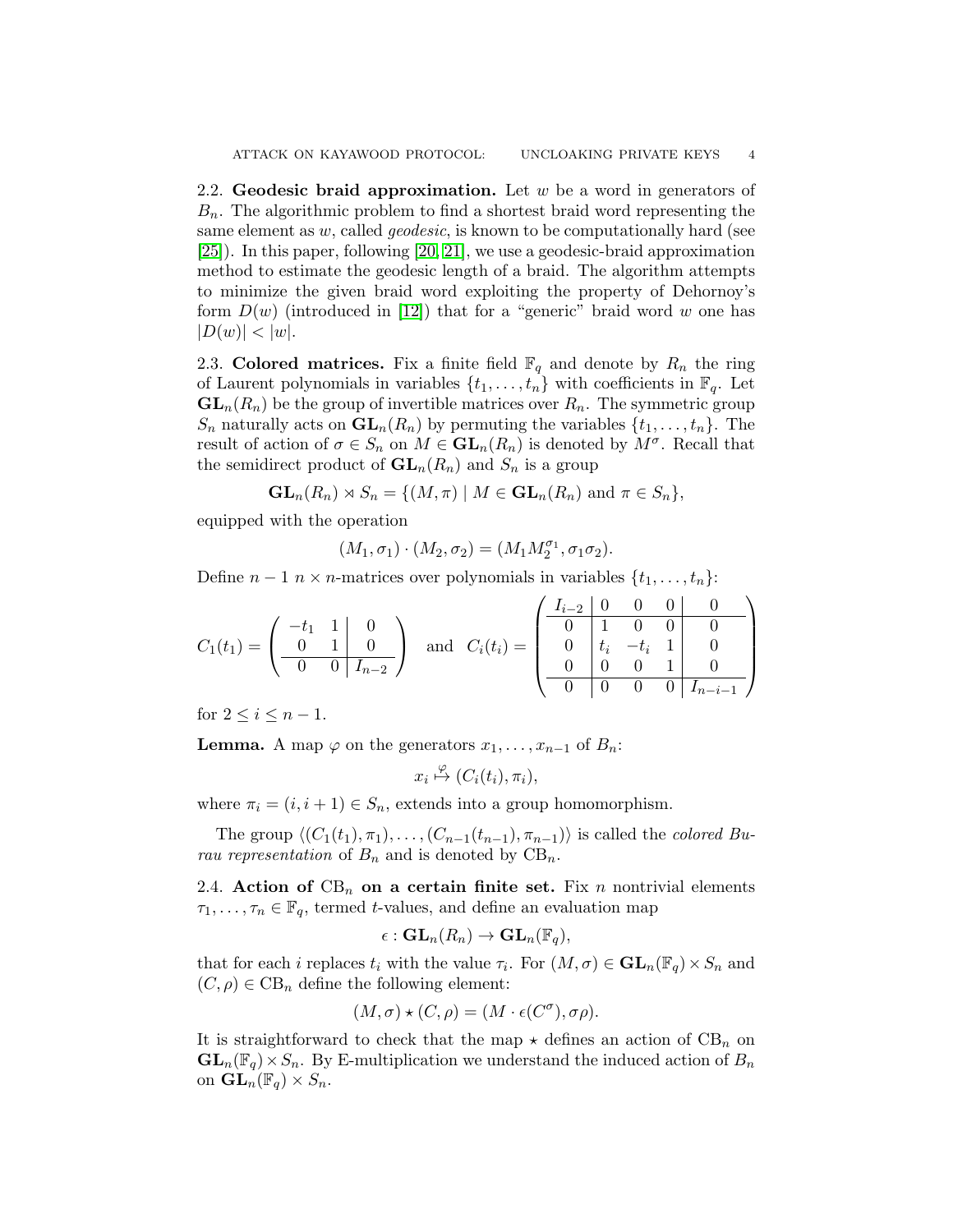2.5. Cloaking elements. Let G be a group acting on a set  $X, x \in X$ , and  $x^g \in X$  denotes the result of the action of  $g \in G$  on x. The *stabilizer* of x is the set

$$
\mathbf{Stab}(x) = \{ g \in G \mid x^g = x \}.
$$

It is easy to check that  $\text{Stab}(x)$  is a subgroup of G. The protocol [\[6\]](#page-14-8) requires braids stabilizing some  $(M, \sigma) \in GL_n(\mathbb{F}_q) \times S_n$  through the right action of the braid group via E-multiplication. Such braids are called cloaking elements in  $[6,$  Definition 2.1]. Observe that these elements depend on t-values that are used to define E-multiplication. The following way of constructing cloaking elements was proposed in [\[6\]](#page-14-8).

<span id="page-4-0"></span>**Proposition 2.1** ([\[6,](#page-14-8) Proposition 2.2]). Fix  $(M, \sigma) \in GL_n(\mathbb{F}_q) \times S_n$  and assume that  $a, b, i \in \mathbb{N}$  and  $w \in B_n$  satisfy the following conditions:

$$
1 \le a < b \le n \text{ and } \tau_a = \tau_b = 1,
$$
\n
$$
1 \le i < n \text{ and } \sigma_w(i) = \sigma^{-1}(a), \sigma_w(i+1) = \sigma^{-1}(b).
$$

Then  $wx_i^{\pm 2}w^{-1} \in \text{Stab}((M,\sigma)).$ 

The main purpose of a cloaking element is to "cloak" a braid A that acts on a given pair  $(M, \sigma)$ , multiplication of A on the left by a cloaking element hides some structure of A without changing the way it acts. Observe that the property of a braid to cloak  $(M, \sigma)$  depends on  $\sigma$  only. Hence, we can denote the subgroup of  $\text{Stab}((M, \sigma))$  generated by cloaking elements from Proposition [2.1](#page-4-0) by  $C_{\sigma}$ .

The following naturally follows from Proposition [2.1.](#page-4-0)

<span id="page-4-3"></span>**Corollary 2.2.** If  $\sigma, \rho \in S_n$  are such that  $\sigma^{-1}(a) = \rho^{-1}(a)$  and  $\sigma^{-1}(b) =$  $\rho^{-1}(b)$ , then  $C_{\sigma} = C_{\rho}$ .

<span id="page-4-2"></span>Remark 2.3. Geometrically, conditions of Proposition [2.1](#page-4-0) define a braid that:

- intertwists strands getting strands  $a$  and  $b$  next to each other using  $w$ ,
- double twists a and b using  $x_i^2$ ,
- intertwists strands backwards using  $w^{-1}$ .

The obtained braid has the structure as shown in Figure [2.](#page-4-1)



<span id="page-4-1"></span>FIGURE 2. Cloaking element.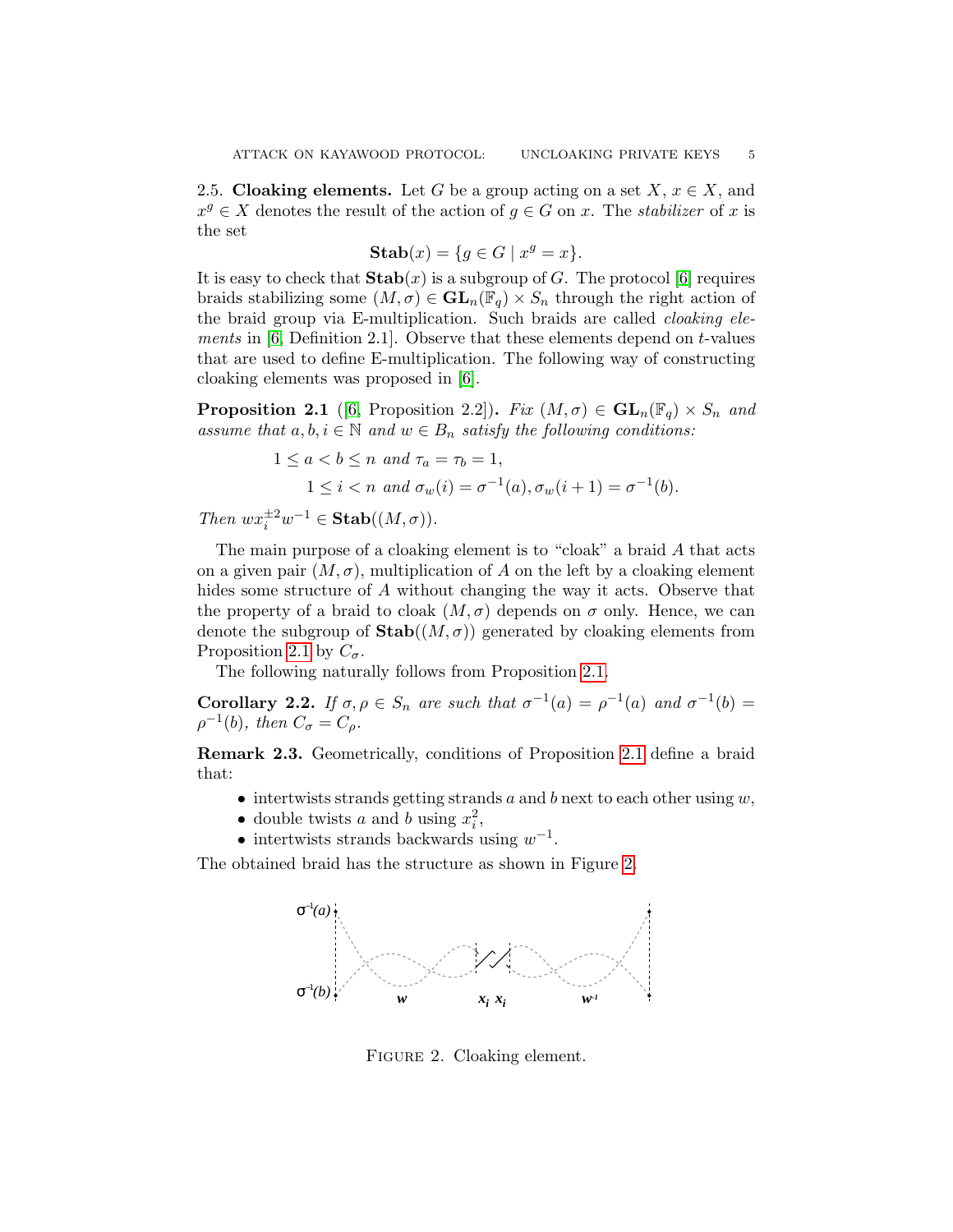Another way to generate cloaking elements was suggested in [\[1,](#page-13-2) D. Atkins on April 4, 2018], see [\[19,](#page-14-11) Proposition 2.3]. We do not consider elements of this type here since they are similar to elements of Proposition [2.1,](#page-4-0) and cryptanalysis [\[19\]](#page-14-11) showed they are less secure.

2.6. Braid word obfuscation. An *obfuscation procedure*  $\mathcal R$  for braids is an algorithm that rewrites a braid word w into a braid word  $\mathcal{R}(w)$  satisfying  $w =_{B_n} \mathcal{R}(w)$ . The main goal of an obfuscation procedure is to modify and hide information in the public keys generated by Alice and Bob. There are several methods suggested in [\[6\]](#page-14-8).

- Stochastic rewriting process described in [\[6,](#page-14-8) Section 7].
- Dehornoy form [\[12\]](#page-14-14).
- BKL normal forms [\[9\]](#page-14-15).
- Garside normal forms [\[13,](#page-14-16) Chapter 9].

BKL normal forms and Garside normal forms provide a unique form for a given braid (i.e., if  $u = v$  in  $B_n$ , then their normal forms are the same) and, hence, are the strongest possible obfuscation algorithms for braids.

### 3. Kayawood protocol

<span id="page-5-0"></span>Kayawood protocol is a two-party, Alice and Bob, key-agreement protocol that uses E-multiplication defined in Section [2.4.](#page-3-0) The following initial public information is generated by one of the parties or by another entity (and distributed to each party):

- The braid group  $B_n$ , where  $n \geq 16$  is even.
- Obfuscation procedures  $\mathcal{R}$ .
- A finite field  $\mathbb{F}_q$ .
- Integers a and b satisfying  $1 \leq a < b \leq n$ .
- Non-zero elements  $\tau_1, \ldots, \tau_n \in \mathbb{F}_q$  such that  $\tau_a = \tau_b = 1$ .

Then Alice generates the following private data:

- $\beta_1, \ldots, \beta_r \in U_n$  such that  $\sigma_{\beta_1}, \ldots, \sigma_{\beta_r}$  have high order.
- $z \in B_n$  such that  $|\sigma_z(\{1, \ldots, m\}) \cap \{1, \ldots, m\}| \approx m/2$ . Recall that  $m = \frac{n}{2}$  $\frac{n}{2}$ ].
- Her private key is  $A = z\alpha z^{-1}$ , where  $\alpha \in L_n$ .

Key establishment:

- (1) Alice sends to Bob  $\{ \mathcal{R}(z\beta_1 z^{-1}), \ldots, \mathcal{R}(z\beta_r z^{-1}) \}$  and  $\sigma_A$ .
- (2) Bob performs the following:
	- Generates his private key  $B$  as a random product of elements  $\mathcal{R}(z\beta_1 z^{-1}), \ldots, \mathcal{R}(z\beta_r z^{-1})$  and their inverses.
	- Generates random  $v_1, v_2 \in B_n$  cloaking  $\sigma_A$  and  $\sigma_A \sigma_B$  respectively.
	- Sends his public key  $P_B = \mathcal{R}(v_1 B v_2)$  to Alice.
- (3) Alice performs the following:
	- Computes  $\sigma_B = \sigma_{P_B}$ .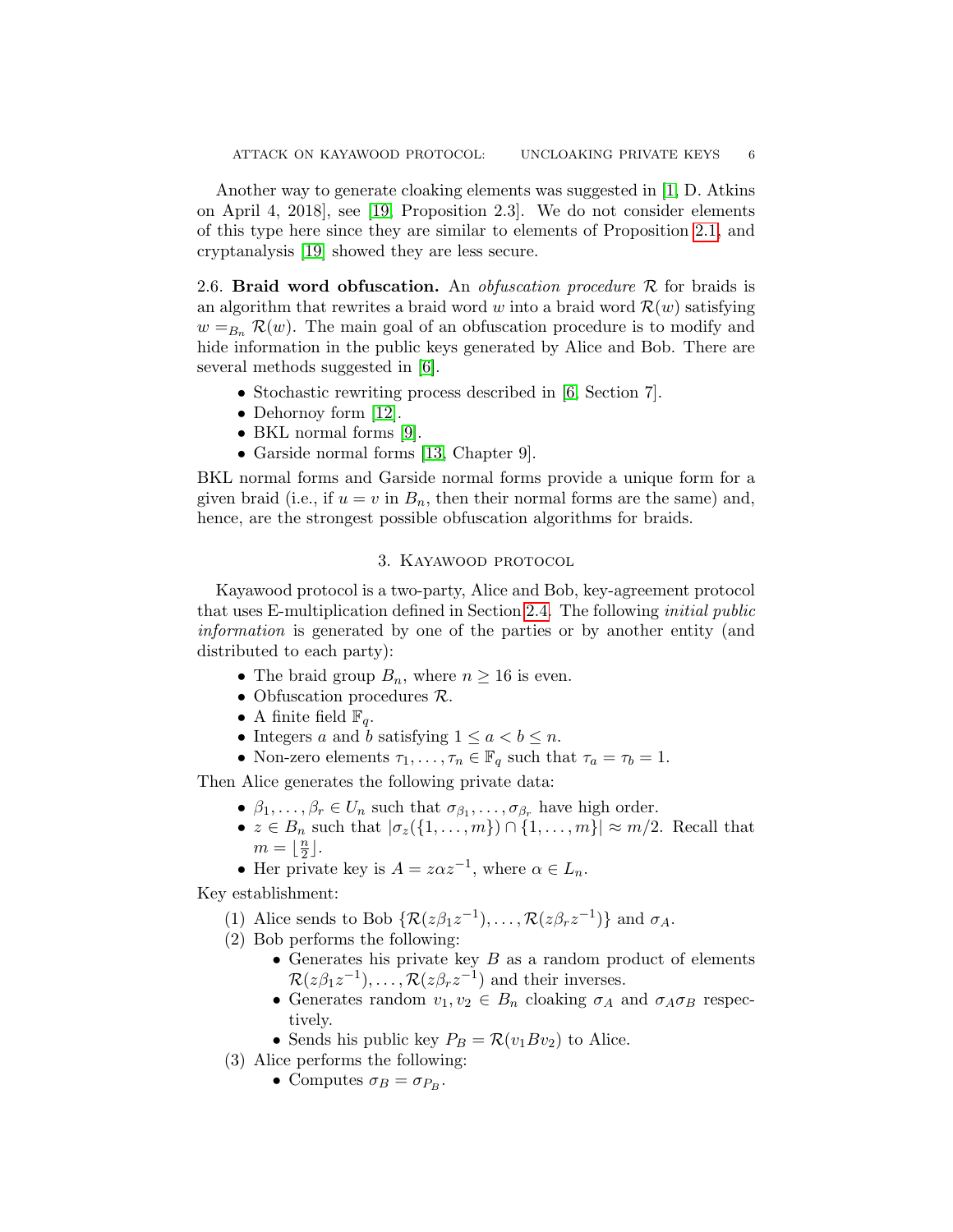- Generates random  $u_1, u_2 \in B_n$  cloaking  $\sigma_B$  and  $\sigma_B \sigma_A$  respectively.
- Sends her public key  $P_A = \mathcal{R}(u_1Au_2)$  to Bob.
- (4) Finally, the shared key is

$$
(I,1)\star A\star B
$$

computed by Alice as  $(I, 1) \star A \star P_B$  and by Bob as  $(I, 1) \star B \star P_A$ .

We say that a protocol is secure against a passive eavesdropper if there is no probabilistic polynomial time algorithm that can compute the shared key  $(I, 1) \star A \star B$  based on the public information exchanged by the parties, namely:

$$
n, q, a, b, \tau_1, \ldots, \tau_n, \{ \mathcal{R}(z\beta_1 z^{-1}), \ldots, \mathcal{R}(z\beta_r z^{-1}) \}, P_A, P_B
$$

The corresponding computational problem can be approached on two different levels: matrices and braids.

### 4. Passive attack: finding Alice's private key

In [\[6,](#page-14-8) Section 5] the authors show that the problem of computing the shared key based on public data is polynomial-time equivalent to the cloaking problem formulated as follows.

**Cloaking problem.** Given a braid  $\beta = \mathcal{R}(v_1\beta_0v_2)$ , where  $v_1, v_2$  are cloaking elements for known permutations and  $\beta_0$  is a braid in an unknown subgroup of  $B_n$ , find the element  $(I, id) \star \beta_0$ .

The authors of [\[6\]](#page-14-8) claim that there is no known approach to the problem and even brute-force enumeration will result in a collection of possible pairs  $(I, id) \star \beta_0$  and there is no a priori way to decide which  $\beta_0$  is correct. In this section we show that the last statement is incorrect and reduce security of Kayawood protocol to some clearly stated problem of computational group theory.

<span id="page-6-0"></span>**Proposition 4.1.** Consider  $P_A, P_B \in B_n$  and  $\sigma_A, \sigma_B \in S_n$  as defined in Section [3.](#page-5-0) Suppose that  $u'_1 \in C_{\sigma_B}$  and  $u'_2 \in C_{\sigma_B \sigma_A}$  satisfy the system:

$$
\begin{cases}\n[u'_1 P_A u'_2, z\beta_1 z^{-1}] = 1 \\
\cdots \\
[u'_1 P_A u'_2, z\beta_r z^{-1}] = 1\n\end{cases}
$$

Then the shared key is equal to  $(I, id) \star (u_1' P_A u_2') \star P_B$ .

Proof. Straightforward check:

$$
(I,1) \star u'_1 P_A u'_2 \star P_B = (I,1) \star u'_1 P_A u'_2 \star v_1^{-1} P_B v_2^{-1} \quad \text{(by definition of } v_1, v_2)
$$
  
=  $(I,1) \star v_1^{-1} P_B v_2^{-1} \star u'_1 P_A u'_2 \quad \text{(since } [v_1^{-1} P_B v_2^{-1}, u'_1 P_A u'_2] = 1)$   
=  $(I,1) \star B \star u'_1 P_A u'_2 \quad \text{(since } v_1^{-1} P_B v_2^{-1} = B)$   
=  $(I,1) \star B \star A \quad \text{(by definition of } u'_1, u'_2).$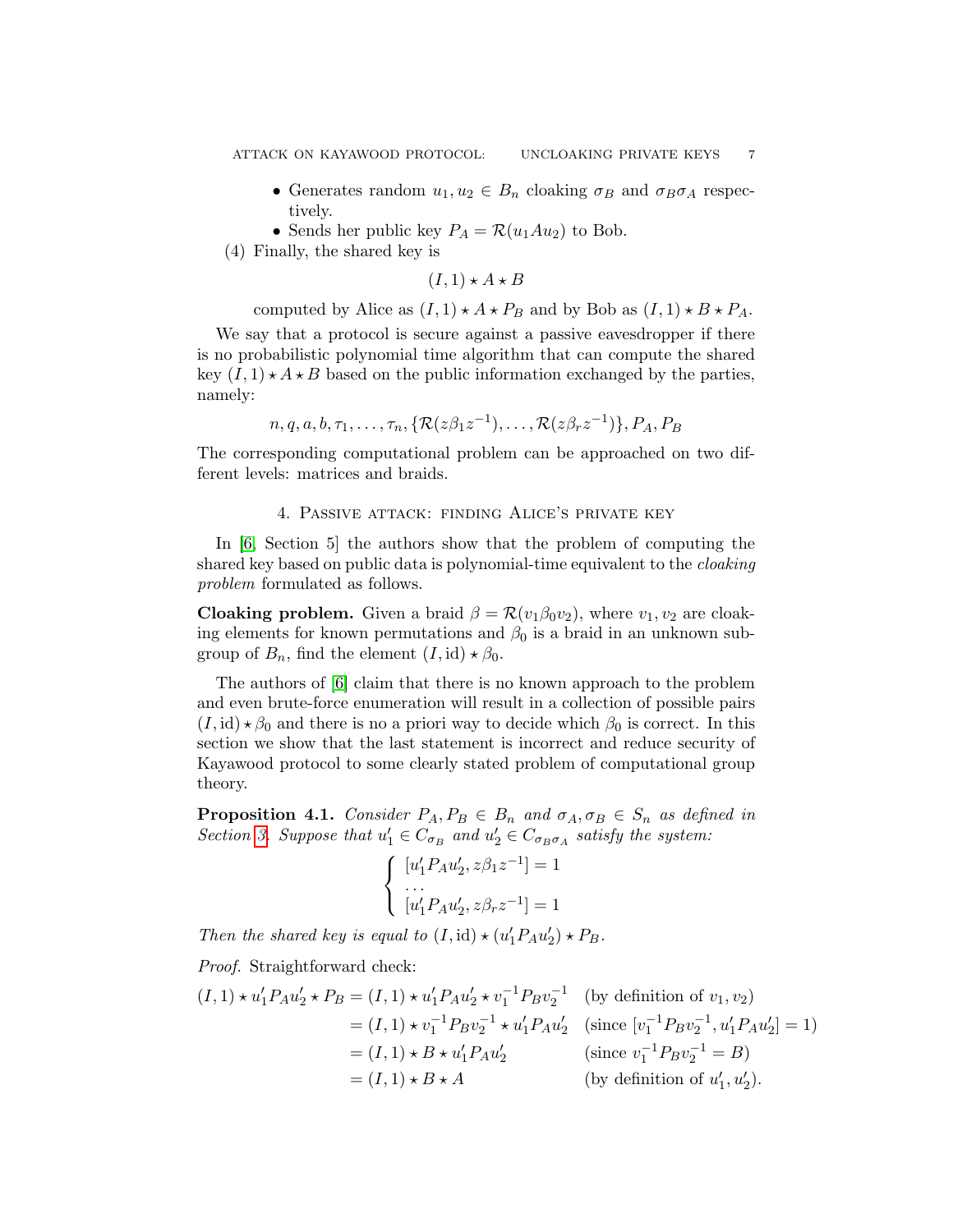Observe that  $[v_1^{-1}P_Bv_2^{-1}, u_1'P_Au_2'] = 1$  since  $v_1^{-1}P_Bv_2^{-1} = B$  is a product of  $z\beta_i z^{-1}$  and their inverses.  $\square$ 

Proposition [4.1](#page-6-0) implies that the element  $u_1'P_Au_2'$  can be used instead of Alice's private key in communication with Bob. By definition of  $P_A$  such  $u'_1$  and  $u'_2$  exist, namely  $u_1^{-1}$  and  $u_2^{-1}$ . Furthermore, the next proposition claims that we may assume  $u'_2 = 1$ .

<span id="page-7-0"></span>**Proposition 4.2.** If  $u_1 \in C_{\sigma_B}$  and  $u_2 \in C_{\sigma_B \sigma_A}$ , then

$$
u_1 A u_2 = u_1 A u_2 A^{-1} \cdot A,
$$

where  $u_1Au_2A^{-1} \in C_{\sigma_B}$ .

*Proof.* Clearly,  $(I, id) \star B \star A \star u_2 = (I, id) \star B \star A$ . Hence,  $Au_2A^{-1} \in C_{\sigma_B}$ .  $\Box$ 

In other words, multiplying A on the right by an element cloaking  $\sigma_B \sigma_A$ is the same as multiplying A on the left by an element cloaking  $\sigma_B$ . The same is true if we insert a cloaking element in the middle of  $A = A_1 \circ A_2$ :

$$
A_1 \circ A_2 \to A_1 \circ u \circ A_2,
$$

where u cloaks  $\sigma_B \sigma_{A_1}$ . Insertion of u can be viewed as multiplication of A on the left by an element cloaking  $\sigma_B$ .

<span id="page-7-1"></span>Corollary 4.3. The intersection

(2) 
$$
C_{\sigma_B} P_A \cap C(z\beta_1 z^{-1}, \dots, z\beta_r z^{-1})
$$

is not empty. Each of its elements plays the role of the Alice's private key.

*Proof.* Follows from Propositions [4.1](#page-6-0) and [4.2.](#page-7-0)

Corollary [4.3](#page-7-1) allows us to reformulate the cloaking problem as the following algorithmic question.

**Cloaking problem for Alice (CPA).** Given braids  $b_1, \ldots, b_r$  commuting with an unknown braid A, a permutation  $\sigma_B$  associated with an unknown braid  $B \in \langle b_1, \ldots, b_r \rangle$ , and a braid  $P_A \in C_{\sigma_B}A$ , find any element in the intersection  $C_{\sigma_B} P_A \cap C(b_1,\ldots,b_r)$ .

An instance of CPA can be viewed as a tuple

$$
(3) \qquad (b_1, \ldots, b_r, \sigma_B, P_A)
$$

satisfying the conditions mentioned in the statement of the problem. A solution for that instance is any element from the intersection

<span id="page-7-2"></span>
$$
C_{\sigma_B}P_A \cap C(b_1,\ldots,b_r).
$$

This defines the basic idea of our attack: we uncloak Alice's public key (solving the CPA problem) and obtain a substitute for her private key.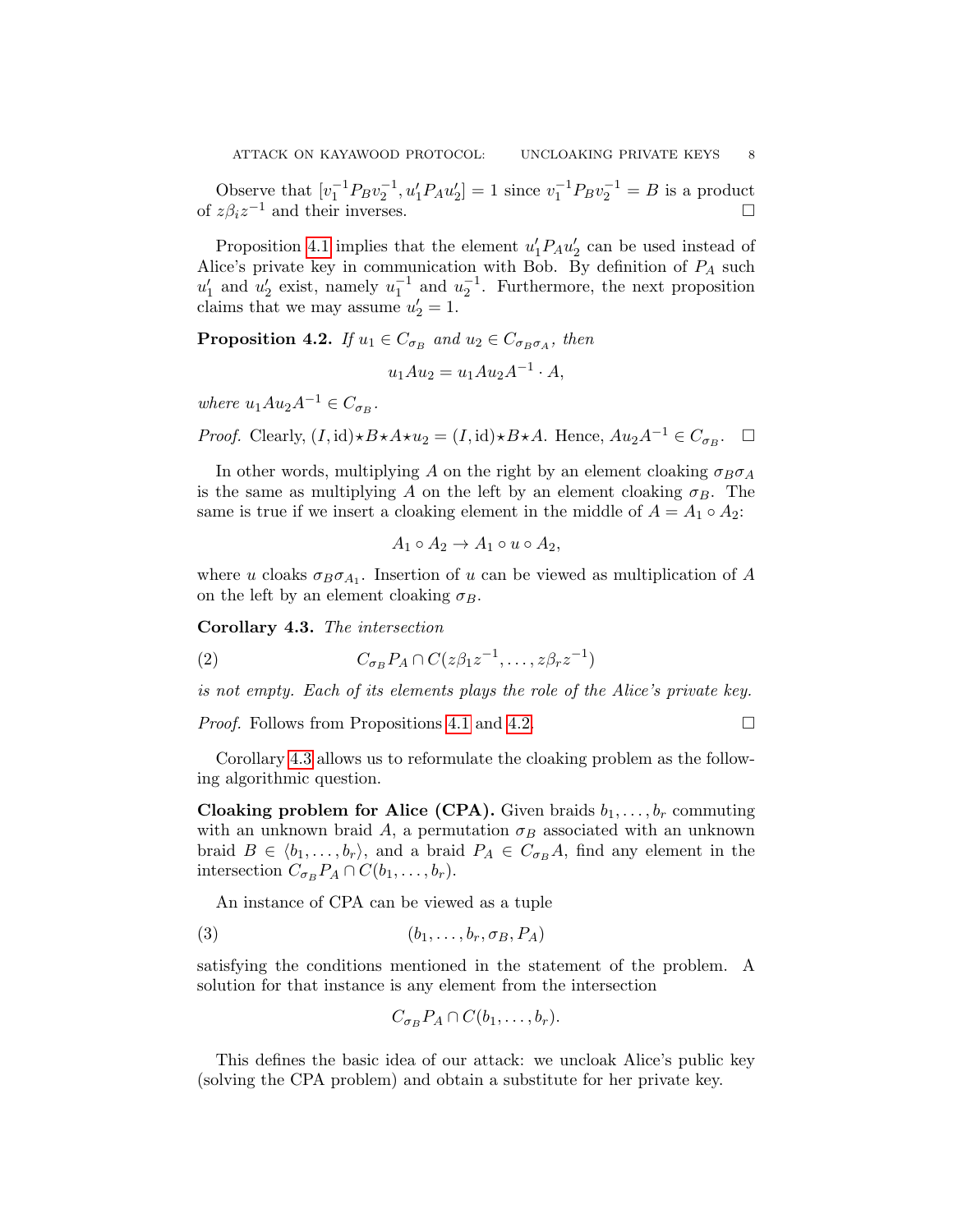# 5. Conjugating instances of the cloaking problem: search for the secret conjugator z

In this section we show that design of the Kayawood protocol leaves us some freedom to manipulate with the secret conjugator  $z$  efficiently reducing its length to much smaller values (see Tables [1](#page-12-0) and [2\)](#page-12-1). We would like to stress out from the beginning that the problem of finding the exact element z based on the available public data is futile (see Section [5.2\)](#page-9-0), and we never approach that problem. Instead, we are looking for a "sufficiently good" substitute for z.

Remark 5.1. The original proposal [\[6\]](#page-14-8) does not address the importance of the element z, it simply prescribes to use some randomly generated z of length  $[150, 400]$ . It is not explained why it is not secure to use z of length, say, 50 (or even 0). The only possible explanation is that the attack [\[23\]](#page-15-1) (recently improved in [\[18\]](#page-14-17) for conjugators of length 1000) does not work for elements of length greater than 150. But [\[23\]](#page-15-1) attempts to solve a different problem, namely, conjugacy separation of braid-tuples modulo  $\Delta^2$ , where  $\Delta^2$ -recovery is the hardest part.

5.1. Conjugating an instance of CPA. Given a CPA instance [\(3\)](#page-7-2), and conjugating  $C_{\sigma_B} P_A \cap C(b_1,\ldots,b_r)$  by some element  $c \in B_n$ , we get

$$
c^{-1}(C_{\sigma_B}P_A \cap C(b_1,\ldots,b_r))c = c^{-1}(C_{\sigma_B}P_A)c \cap c^{-1}C(b_1,\ldots,b_r)c
$$
  
=  $C_{\sigma_B\sigma_c}c^{-1}P_Ac \cap C(c^{-1}b_1c,\ldots,c^{-1}b_rc),$ 

which proves the following proposition.

**Proposition 5.2.**  $A \in B_n$  is a solution of the instance  $(b_1, \ldots, b_r, \sigma_B, P_A)$  if and only if  $c^{-1}Ac$  is a solution of the instance  $(c^{-1}b_1c,\ldots,c^{-1}b_rc,\sigma_B\sigma_c,c^{-1}P_Ac)$ .

<span id="page-8-0"></span>Notice that conjugating the instance

(4) 
$$
(z\beta_1 z^{-1}, \dots, z\beta_r z^{-1}, \sigma_B, u_1 z\alpha z^{-1} u_2)
$$

by  $c = z$  produces the instance

<span id="page-8-1"></span>(5) 
$$
(\beta_1,\ldots,\beta_r,\sigma_B\sigma_z,(z^{-1}u_1z)\alpha(z^{-1}u_2z))
$$

with (unknown) cloaking elements  $z^{-1}u_1z$  and  $z^{-1}u_2z$ . In particular, knowledge of z allows to "drop" it from consideration. Also, observe that  $\alpha$  is a solution to the latter instance.

In our experiments we were never able to find the exact  $z$ , but we were able to find an element c such that  $\delta = z^{-1}c$  is a relatively short braid (relative to |z|) in the standard word metric on  $B_n$ . Conjugating [\(4\)](#page-8-0) by  $c = z\delta$  produces an instance

(6) 
$$
(\delta^{-1}\beta_1\delta,\ldots,\delta^{-1}\beta_r\delta,\sigma_B\sigma_c,\delta^{-1}z^{-1}u_1z\alpha z^{-1}u_2z\delta)
$$

instead of [\(5\)](#page-8-1). Observe that

<span id="page-8-2"></span>• the instance [\(4\)](#page-8-0) has a solution  $z\alpha z^{-1}$ .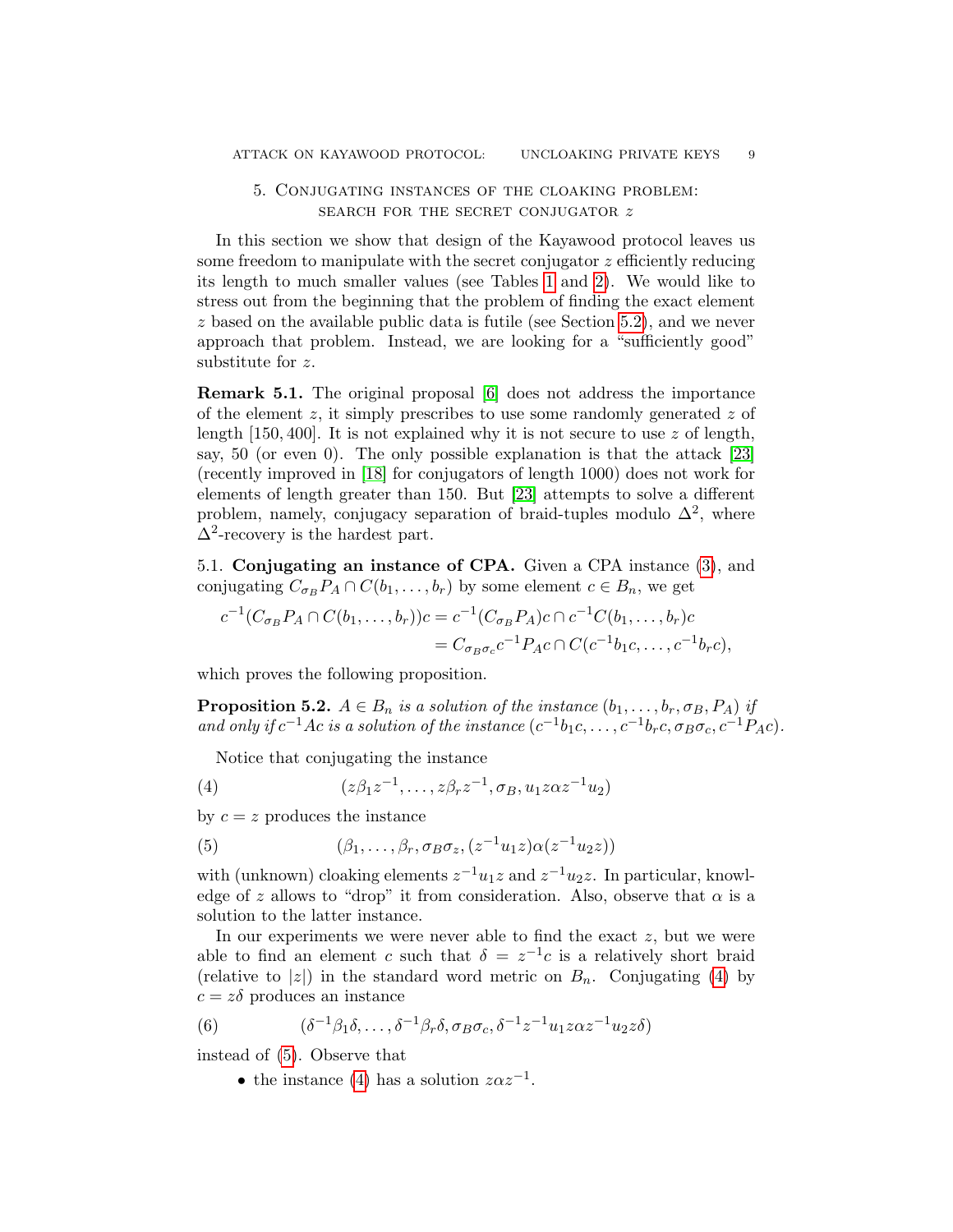• the instance [\(6\)](#page-8-2) has a solution  $\delta \alpha \delta^{-1}$ , which is much shorter than  $z\alpha z^{-1}$ .

Hence, the new instance [\(6\)](#page-8-2) is more advantageous for a heuristic solver described in Section [6](#page-9-1) than the instance [\(4\)](#page-8-0). Below we describe how we find an appropriate element c such that  $\delta = z^{-1}c$  is short.

<span id="page-9-0"></span>5.2. **Heuristic search for z.** A part of the public data available to the eavesdropper Eve includes the elements  $\beta'_1, \ldots, \beta'_r$ :

$$
\begin{cases}\n\beta_1' = z\beta_1 z^{-1}, \\
\dots \\
\beta_r' = z\beta_r z^{-1},\n\end{cases}
$$

where  $\beta_1, \ldots, \beta_r \in L_n$  and z are unknown. Based on this data it is impossible to recover the original element z. Even if the elements  $\beta_1, \ldots, \beta_r$  are given, we can only find z modulo the centralizer of  $\beta_1, \ldots, \beta_r$ . But, as we mentioned before, it is not our goal to find the exact  $z$ . Instead, we attempt to find an element c such that  $|z^{-1}c|$  is relatively small. This task is approached heuristically using ideas described in [\[24\]](#page-15-3) and its advanced version [\[18\]](#page-14-17).

Below we outline a procedure that for a given tuple  $(\beta'_1, \ldots, \beta'_r)$  searches for  $y$  that minimizes the total length of the conjugate tuple:

$$
\sum_{i=1}^r |y^{-1}\beta_i'y| \to \min.
$$

The procedure constructs a set of conjugates of the tuple  $(\beta'_1, \ldots, \beta'_r)$ . Initially, the set contains  $(\beta'_1, \ldots, \beta'_r)$  only. On each iteration it chooses an unchecked tuple, let us call it  $(\gamma_1, \ldots, \gamma_r)$ , of the least total length and conjugates the tuple by each generator and its inverse  $x_1^{\pm 1}, \ldots, x_{n-1}^{\pm 1}$ .

$$
(x_i^{\pm 1}\gamma_1 x_i^{\mp 1}, \dots, x_i^{\pm 1}\gamma_r x_i^{\mp 1}),
$$

All words are minimized using the braid minimization procedure and new tuples are saved as unchecked conjugates of  $(\beta'_1, \ldots, \beta'_r)$ . We say that an iteration is successful if the total length of one of the new tuples is less than the total length of any checked tuple. We terminate the procedure after 20 unsuccessful iterations. The output is a checked tuple of the least total length. The described procedure does not fail, but, in principle, it can produce a poor result.

To accelerate convergence to a (local) minimum, we perform the following trick (cf. [\[18,](#page-14-17) Section 4.4]). On each iteration, if  $|\gamma_1| > 50$ , then we take the initial segment c of  $\gamma_1$  of length 50 and add the tuple  $(c^{-1}\gamma_1 c, \ldots, c^{-1}\gamma_r c)$ , with braid-minimized entries, to the set of unchecked tuples. This trick dramatically improves running time of the procedure.

## 6.  $C_{\sigma}$ -COSET ENUMERATION

<span id="page-9-1"></span>One way to find a solution for the instance [\(3\)](#page-7-2) is to enumerate elements in the coset  $C_{\sigma_B} P_A$  until an element commuting with  $b_1, \ldots, b_r$  is found. A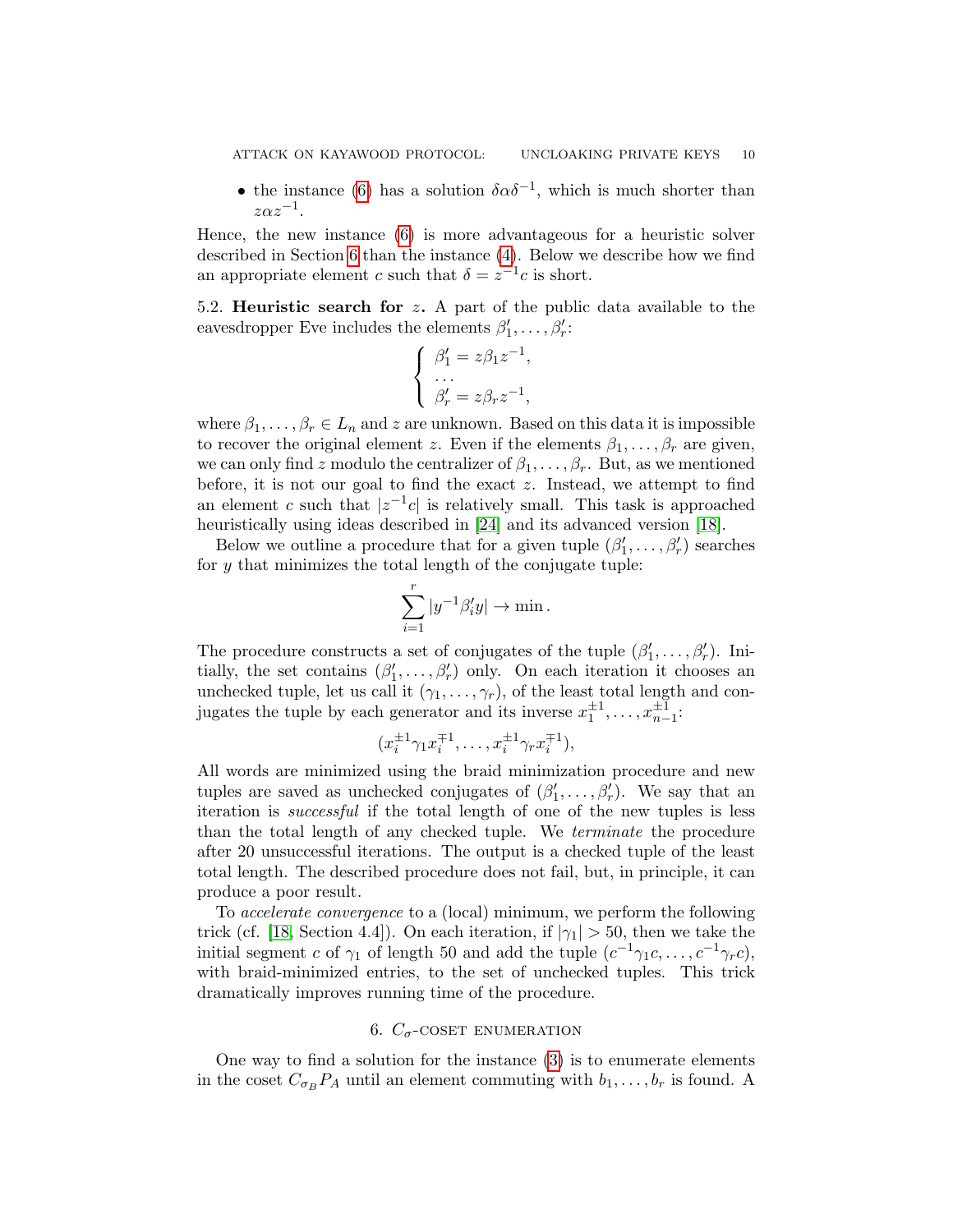straightforward approach to coset enumeration requires to find a generating set for the subgroup  $C_{\sigma_B}$  and enumerate its elements. That subgroup is finitely generated, its size is proportional to the size of the Schreier's graph of the action which is finite but, usually, huge. Hence, we developed a different way to solve [\(3\)](#page-7-2) that attempts to directly identify and remove cloaking elements from  $P_A$ . Our algorithm is based on the following rather informally stated observations.

- As mentioned in Remark [2.3,](#page-4-2) the letters  $x_i$  in the word  $wx_i^{\pm 2}w^{-1}$ from Proposition [2.1](#page-4-0) twist two particular strands  $\sigma^{-1}(a)$  and  $\sigma^{-1}(b)$ .
- Replacement  $wx_i^{\varepsilon} x_i^{\varepsilon} w^{-1} \to wx_i^{-\varepsilon} x_i^{\varepsilon} w^{-1}$ , where  $\varepsilon = \pm 1$ , produces the trivial braid.
- Replacement of a single letter  $x_i^{\pm 1}$  that twists strands  $\sigma^{-1}(a)$  and  $\sigma^{-1}(b)$  with  $x_i^{\pm 1}$  in a braid word  $w_1 x_i^{\pm 1} w_2$  corresponds to multiplication of the word on the left by cloaking element  $w_1 x_i^{\mp 2} w_1^{-1}$ .
- Multiplying a braid word with cloaking elements on the left or on the right (or inserting a cloaking element into a random position) usually increases the length of the braid.
- Even though obfuscation of a cloaked braid word changes the way the word looks, it preserves the isotopy type of the braid and the result of obfuscation typically twists strands  $\sigma^{-1}(a)$  and  $\sigma^{-1}(b)$  at the crossing corresponding to the middle of  $wx_i^{\pm 2}w^{-1}$ .
- By tracing strands in a given braid, we can algorithmically find all letters that twist strands  $\sigma^{-1}(a)$  and  $\sigma^{-1}(b)$ . We call those letters critical letters for the corresponding strands.

Recall that we switch from the instance  $(4)$  to an instance  $(6)$ , so we need to enumerate the coset  $C_{\sigma_B \sigma_c} c^{-1} P_A c$ . Instead of total coset enumeration, our algorithm attempts to decrease the length of the element  $c^{-1}P_{A}c$  by flipping powers of the critical letters and applying braid-minimization to the result expecting the length to decrease.

In more detail, the algorithm iteratively constructs a subset of  $C_{\sigma_B\sigma_c}c^{-1}P_Ac$ starting from the set  $\{c^{-1}P_Ac\}$ . On each iteration it picks a shortest unprocessed word  $w$  and performs the following manipulations.

- For each critical letter  $x_i^{\pm 1}$  in w that twists strands  $(\sigma_B \sigma_c)^{-1}(a)$  and  $(\sigma_B \sigma_c)^{-1}(b)$ 
	- compute a new word by replacing  $x_i^{\pm 1}$  with its inverse  $x_i^{\mp 1}$ ;
	- shorten the obtained braid word using geodesic-braid minimization algorithm;
	- add the result to the current set.

We say that the algorithm is *successful* if it finds a word that commutes with  $\delta^{-1}\beta_1\delta,\ldots,\delta^{-1}\beta_r\delta$ . We admit *failure* if the algorithm is unable to find such a word, and there is no length decrease on the last 100 iterations.

In case of a failure, we randomly reset the instance. To do that, we choose a shortest word in the set of checked words, cloak it by 3 cloaking elements on the left and on the right respectively, apply the normal form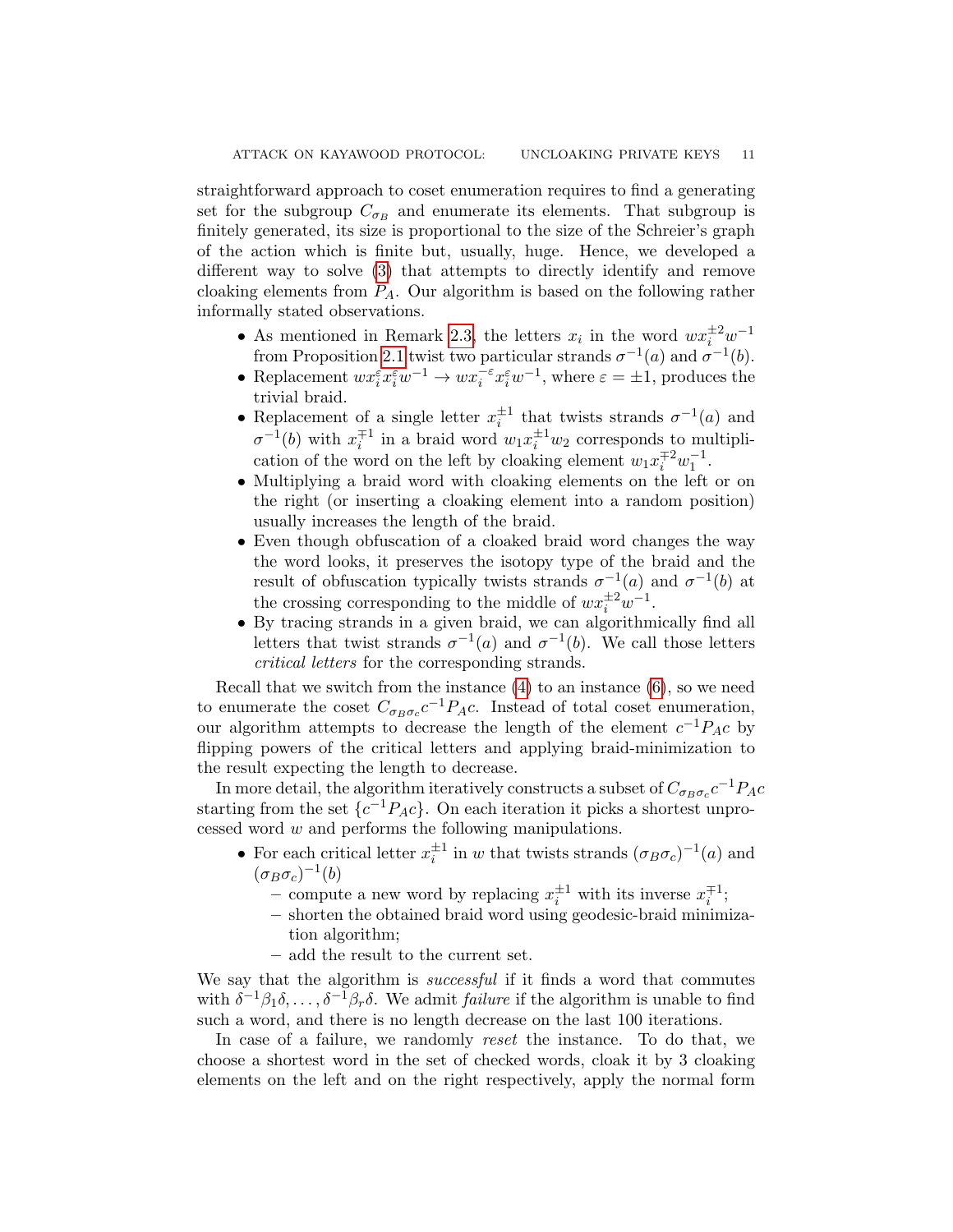and the braid minimization procedure, and start  $C_{\sigma_B \sigma_c} c^{-1} P_A c$  enumeration from the resulting braid word. Each instance gets at most 3 attempts.

### 7. Tested parameter values and the results

The paper [\[6\]](#page-14-8) does not describe the precise procedure to generate cloaking elements from Proposition [2.1,](#page-4-0) but such a description can be found in  $[4]$ , see also [\[19,](#page-14-11) Section 2]. In particular, for security reasons, the conjugator  $w$ in a cloaking element is augmented with  $L$  random pure braid generators. Since values of L for 128- and 256-bit security levels are not mentioned in [\[6\]](#page-14-8), we choose the corresponding values from [\[4\]](#page-14-18).

For 128-bit security level we use the following parameters:

- $n = 16$ .
- $q = 32$ .
- $r = 32$ .
- $L = 15$ .
- $|B| = 22$  (in terms of generators  $\mathcal{R}(z\beta_1 z^{-1}), \dots, \mathcal{R}(z\beta_r z^{-1}))$ ).
- $|z| \in [180, 250], |\alpha| \in [300, 400], |\beta_i| \in [50, 100].$

For 256-bit security level the parameters are:

- $n = 16$ .
- $q = 256$ .
- $r = 32$ .
- $L = 30$ .
- $|B| = 43$ .
- $|z| \in [300, 400], |\alpha| \in [300, 400], |\beta_i| \in [100, 200].$

As mentioned in Introduction, after a series of attacks on WalnutDSA the authors proposed several changes to the protocol including changes to the cloaking procedure (see [\[1,](#page-13-2) D. Atkins on May 23, 2018]). It was suggested to use several cloaking element inserted into the private keys at random positions. We implemented and tested this idea as well. For cloaking elements we use conjugators  $w$  of lengths in the range [30, 50] and insert 30 (for 128-bit level) and 60 (for 256-bit level) such cloaking elements into random positions inside private keys. These insertions are made iteratively, so randomly chosen positions may also be inside previously inserted cloaking elements.

Overall, we tested four versions of the Kayawood protocol, two original versions for 128- and 256-bit security levels and two versions using multiple cloaking elements to mask private keys (with the other parameters corresponding to 128- and 256-bit levels). We used Garside normal form followed by the braid minimization reduction to obfuscate  $z\beta_i z^{-1}$  and stochastic rewriting to obfuscate public keys. For each version of the protocol we performed 100 experiments consisting of the following steps:

- (1) Generate a random protocol instance.
- (2) Generate random Alice's private data.
- (3) Run key establishement protocol.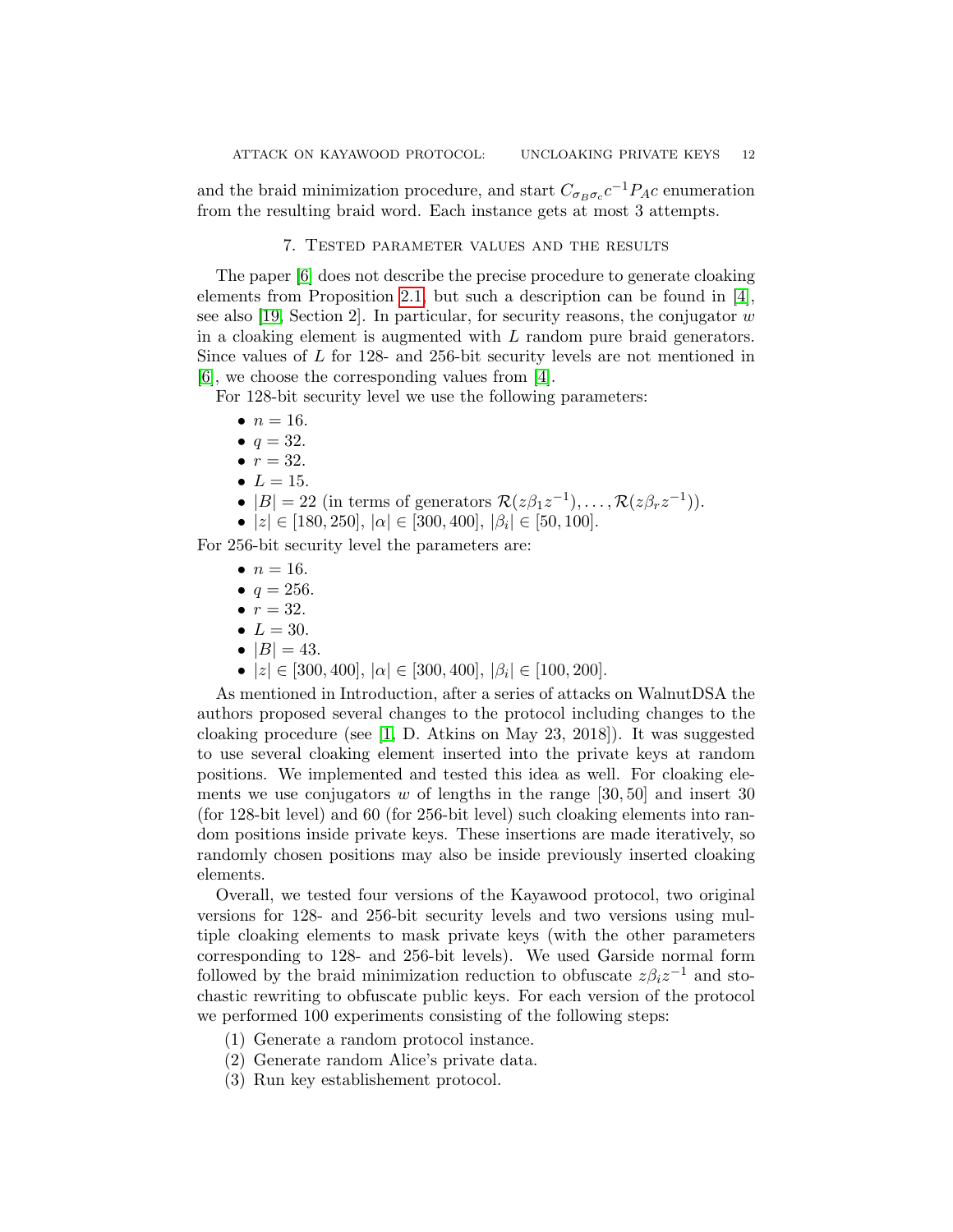- (4) Run heuristic search for z as described in Section [5.2.](#page-9-0)
- (5) Run coset enumeration to find a substitute for Alice's private key as described in Section [6.](#page-9-1)

Our algorithm solved all randomly generated instances, i.e., our attack had  $100\%$  success rate. Moreover, in most cases we found the original private key. Also, we investigated the behavior of heuristic search for z and, for the recovered conjugator c, collected the lengths  $|z^{-1}c|$ . For words  $c^{-1}z\beta_1z^{-1}c,\ldots,c^{-1}z\beta_rz^{-1}c$  we checked whether they are actually written in the generators of  $U_n$ , and for  $c^{-1}z\alpha z^{-1}c$  we checked whether it is written in the generators of  $L_n$ .

All experiments were performed on a machine with two 8-core 3.1 GHz Intel Xeon CPU E5-2687W and 64GB RAM. The results are provided in Tables [1](#page-12-0) and [2.](#page-12-1)

|                                                                                                                                 | $128$ -bit                    | $256$ -bit |
|---------------------------------------------------------------------------------------------------------------------------------|-------------------------------|------------|
| Average running time                                                                                                            | 12 s                          | 40 s       |
| Average $ z^{-1}c $                                                                                                             | 25                            | 34         |
| Original private key recovered                                                                                                  | 83\%                          | 75\%       |
| All $c^{-1}z\beta_i z^{-1}c$ are in generators of $U_n$                                                                         | 95%                           | 91%        |
| $c^{-1}z\alpha z^{-1}c$ is in generators of $L_n$<br>$\overline{a}$ $\overline{b}$ $\overline{1}$ $\overline{c}$ $\overline{1}$ | $71\%$<br>$\alpha$ , $\alpha$ | 81\%       |

<span id="page-12-0"></span>TABLE 1. Results for the original versions of the protocol

|                                                         | $128$ -bit | $256$ -bit |
|---------------------------------------------------------|------------|------------|
| Average running time                                    | 14 s       | 56s        |
| Average $ z^{-1}c $                                     | -25        | -34        |
| Original private key recovered                          | $75\%$     | 76%        |
| All $c^{-1}z\beta_i z^{-1}c$ are in generators of $U_n$ | $95\%$     | $91\%$     |
| $c^{-1}z\alpha z^{-1}c$ is in generators of $L_n$       | $71\%$     | 81\%       |

TABLE 2. Results for versions using multiple cloaking elements

### <span id="page-12-1"></span>8. Conclusion

Kayawood protocol, described in [\[6\]](#page-14-8), does not provide the claimed level of security. It suffers from poor choice of cloaking elements. By design, cloaking elements have very specific geometric type defined by a fixed pair of strands that can be algorithmically recognized and removed. Thus, the definition of cloaking elements seems to be the weak part of the protocol. We doubt that security can be improved simply by increasing parameter values. Nevertheless, we believe that stabilizers for E-multiplication have very rich and algebraically interesting structure and using better cloaking elements (not simply conjugates of squares) can make the protocol more secure.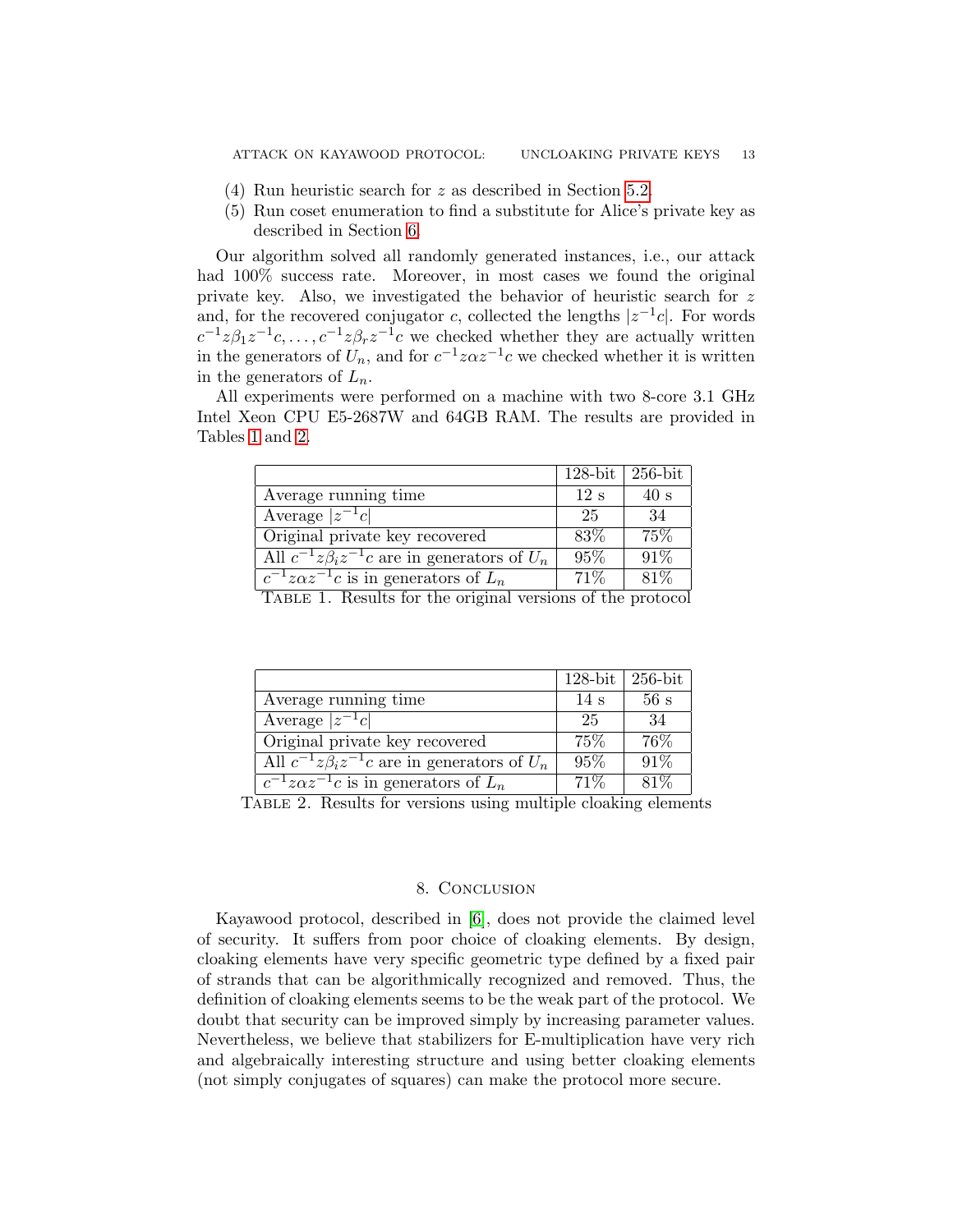Testing out our generating procedures, we discovered a very surprising property of random keys. In about 60% of the cases one of the following equalities was satisfied:

- <span id="page-13-4"></span>(7)  $(I, 1) \star P_A \star P_B = (I, 1) \star A \star P_B,$
- <span id="page-13-3"></span>(8)  $(I, 1) \star P_B \star P_A = (I, 1) \star B \star P_A,$

i.e., the shared key could be obtained using public keys. After a thorough check of our implementation we realized that our observation is not a result of an error, but a feature of the design of the protocol. We suspect that the authors are unaware of this problem, otherwise it would be mentioned in the description of Kayawood.

<span id="page-13-5"></span>**Proposition A.1.** Let  $n \in \mathbb{N}$  be even. In the notation of Kayawood protocol:

- (1) If  $\sigma_A(a) = a$  and  $\sigma_A(b) = b$ , then [\(8\)](#page-13-3) holds.
- (2) If  $\sigma_B(a) = a$  and  $\sigma_B(b) = b$ , then [\(7\)](#page-13-4) holds.
- (3) If  $\sigma_z^{-1}(a), \sigma_z^{-1}(b) > n/2$ , then  $\sigma_A(a) = a$  and  $\sigma_A(b) = b$ .
- (4) If  $\sigma_z^{-1}(a), \sigma_z^{-1}(b) \le n/2$ , then  $\sigma_B(a) = a$  and  $\sigma_B(b) = b$ .
- (5) Assuming that  $\sigma_z \in S_n$  has uniform distribution:

$$
\Pr[(7) \text{ or } (8)] \ge \frac{n}{2(n-1)} > \frac{1}{2}.
$$

Proof. Observe that (1) and (2) are particular cases of Corollary [2.2.](#page-4-3) Indeed, if  $\sigma_A(a) = a$  and  $\sigma_A(b) = b$ , then  $C_1 = C_{\sigma_A}$ , so  $P_B = v_1 B v_2 B^{-1} B$ , where  $v_1, Bv_2B^{-1} \in C_1$ . Similarly, (2) holds. Item (3) holds since  $A =$  $z\alpha z^{-1}$  and  $\alpha \in L_n$ , so  $\sigma_\alpha$  acts trivially on  $\frac{n}{2} + 1, \ldots, n$ . Similarly, (4) holds since  $\beta_1, \ldots, \beta_r \in U_n$ . Finally, notice that  $\frac{n}{2(n-1)}$  is the chance that  $a, b \in \{1, \ldots, \frac{n}{2}\}$  $\frac{n}{2}$  or  $a, b \in \{\frac{n}{2} + 1, \dots, n\}$ . Hence (5) holds.

The lower bound in item (5) of Proposition [A.1](#page-13-5) is not very precise as it takes into account only two particular cases for [\(7\)](#page-13-4) or [\(8\)](#page-13-3) to be true. Yet, for  $n = 16$ , it estimates the chance of [\(7\)](#page-13-4) or [\(8\)](#page-13-3) as 53.3% which is relatively close to our observations.

We note that we did not filter cases (1) and (2) of Proposition [A.1](#page-13-5) when generating random protocol instances, since they do not affect the behavior of our attack in any way.

### **REFERENCES**

- <span id="page-13-2"></span>[1] NIST PQC forum. Available at [https://groups.google.com/a/list.nist.gov/](https://groups.google.com/a/list.nist.gov/forum/#!forum/pqc-forum) [forum/#!forum/pqc-forum](https://groups.google.com/a/list.nist.gov/forum/#!forum/pqc-forum), accessed: June 10, 2018.
- <span id="page-13-0"></span>[2] I. Anshel, M. Anshel, and D. Goldfeld. An algebraic method for public-key cryptography. Math. Res. Lett., 6(3-4):287–291, 1999.
- <span id="page-13-1"></span>[3] I. Anshel, M. Anshel, D. Goldfeld, and S. Lemieux. Key agreement, the algebraic eraser<sup>TM</sup>, and lightweight cryptography. In Algebraic Methods in Cryptography, volume 418 of Contemporary Mathematics, pages 1–34. American Mathematical Society, 2006.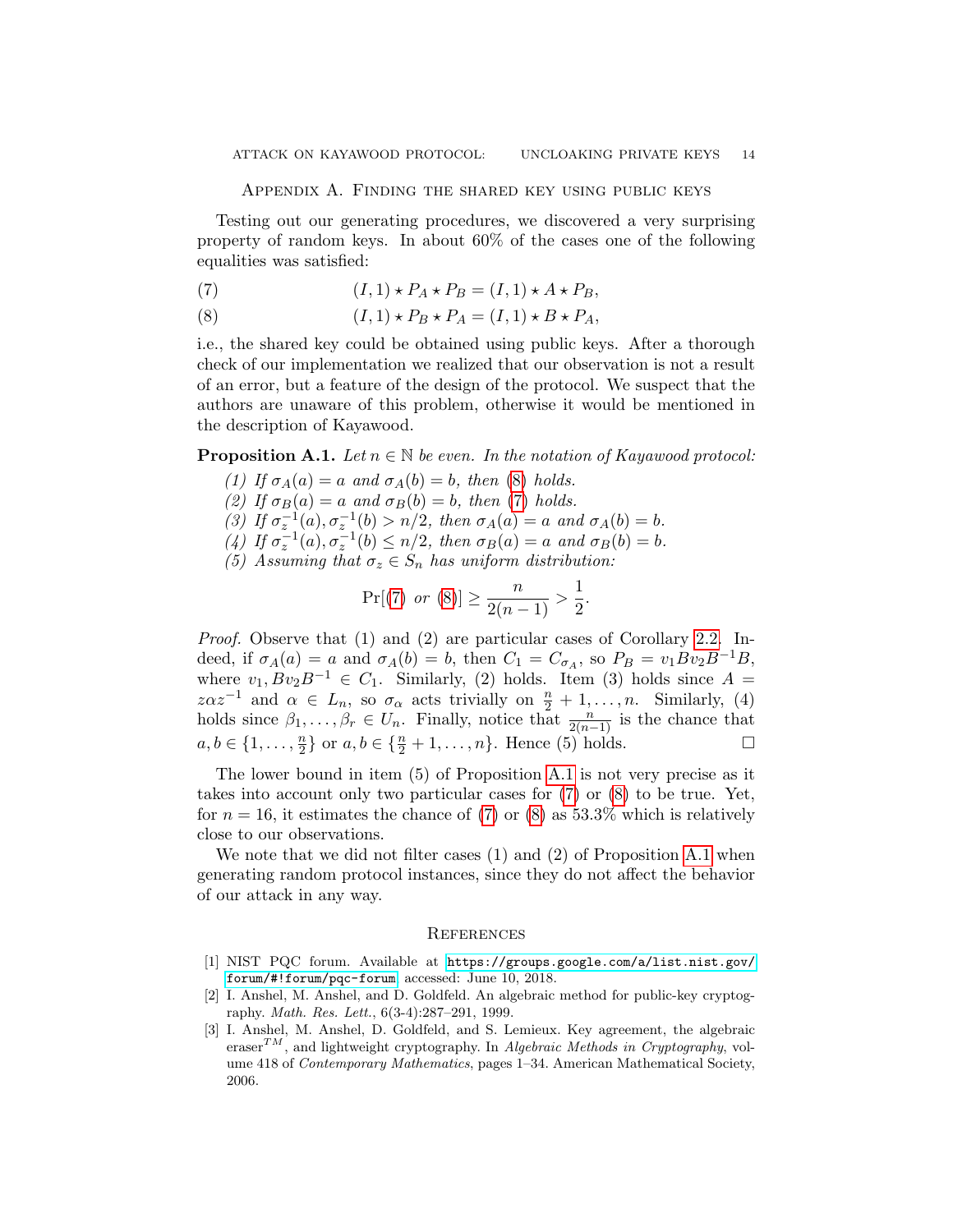- <span id="page-14-18"></span>[4] I. Anshel, D. Atkins, and P. Goldfeld, D. Gunnels. The Walnut digital signature algorithm(TM) specification. Submitted to NIST PQC project (2017). Available at [https://csrc.nist.gov/projects/post-quantum-cryptography/](https://csrc.nist.gov/projects/post-quantum-cryptography/round-1-submissions) [round-1-submissions](https://csrc.nist.gov/projects/post-quantum-cryptography/round-1-submissions), accessed: June 10, 2018.
- <span id="page-14-7"></span>[5] I. Anshel, D. Atkins, and P. Goldfeld, D. Gunnels. Ironwood Meta Key Agreement and Authentication Protocol. Preprint. Available at [https://arxiv.org/abs/1702.](https://arxiv.org/abs/1702.02450) [02450](https://arxiv.org/abs/1702.02450), 2017.
- <span id="page-14-8"></span>[6] I. Anshel, D. Atkins, and P. Goldfeld, D. Gunnels. Kayawood, a Key Agreement Protocol. Preprint. Available at <https://eprint.iacr.org/2017/1162>, 2017.
- <span id="page-14-6"></span>[7] I. Anshel, D. Atkins, and P. Goldfeld, D. Gunnels. WalnutDSA(TM): A Quantum-Resistant Digital Signature Algorithm. Preprint. Available at [https://eprint.iacr.](https://eprint.iacr.org/2017/058) [org/2017/058](https://eprint.iacr.org/2017/058), 2017.
- <span id="page-14-10"></span>[8] W. Beullens and S. Blackburn. Practical attacks against the Walnut digital signature scheme. Preprint. Available at [https://eprint.iacr.org/2018/318/20180404:](https://eprint.iacr.org/2018/318/20180404:153741) [153741](https://eprint.iacr.org/2018/318/20180404:153741), 2018.
- <span id="page-14-15"></span>[9] J. S. Birman, K. H. Ko, and S. J. Lee. A new approach to the word and conjugacy problems in the braid groups. Adv. Math., 139:322–353, 1998.
- <span id="page-14-1"></span>[10] J. H. Cheon and B. Jun. A polynomial time algorithm for the braid diffie-hellman conjugacy problem. In Advances in Cryptology – CRYPTO 2003, volume 2729 of Lecture Notes Comp. Sc., pages 212–225, Berlin, 2003. Springer.
- <span id="page-14-12"></span>[11] CRyptography And Groups (CRAG) C++ Library. Available at [https://github.](https://github.com/stevens-crag/crag) [com/stevens-crag/crag](https://github.com/stevens-crag/crag).
- <span id="page-14-14"></span>[12] P. Dehornoy. A fast method for comparing braids. Adv. Math., 125:200–235, 1997.
- <span id="page-14-16"></span>[13] D. B. A. Epstein, J. W. Cannon, D. F. Holt, S. V. F. Levy, M. S. Paterson, and W. P. Thurston. Word processing in groups. Jones and Bartlett Publishers, 1992.
- <span id="page-14-3"></span>[14] D. Garber, S. Kaplan, M. Teicher, B. Tsaban, and U. Vishne. Length-based conjugacy search in the braid group. In Algebraic Methods in Cryptography, volume 418 of Contemp. Math., pages 75–88. Amer. Math. Soc., 2006.
- <span id="page-14-9"></span>[15] D. Hart, K. DoHoon, G. Micheli, G. Perez, C. Petit, and Y. Quek. A Practical Cryptanalysis of WalnutDSA. Preprint. Available at <https://eprint.iacr.org/2017/1160> (version: 30-Nov-2017), 2017.
- <span id="page-14-2"></span>[16] D. Hofheinz and R. Steinwandt. A practical attack on some braid group based cryptographic primitives. In Advances in Cryptology – PKC 2003, volume 2567 of Lecture Notes Comp. Sc., pages 187–198, Berlin, 2003. Springer.
- <span id="page-14-0"></span>[17] K. H. Ko, S. J. Lee, J. H. Cheon, J. W. Han, J. Kang, and C. Park. New publickey cryptosystem using braid groups. In Advances in Cryptology – CRYPTO 2000, volume 1880 of Lecture Notes Comp. Sc., pages 166–183, Berlin, 2000. Springer.
- <span id="page-14-17"></span>[18] M. Kotov, A. Menshov, A. Myasnikov, Panteleev. D., and A. Ushakov. Conjugacy separation problem in braids: an attack on the original Colored Burau key agreement protocol. Available at <https://eprint.iacr.org/2018/491>.
- <span id="page-14-11"></span>[19] M. Kotov, A. Menshov, and A. Ushakov. An attack on the Walnut digital signature algorithm. Available at <https://eprint.iacr.org/2018/393>.
- <span id="page-14-4"></span>[20] A. G. Miasnikov, V. Shpilrain, and A. Ushakov. A practical attack on some braid group based cryptographic protocols. In Advances in Cryptology – CRYPTO 2005, volume 3621 of Lecture Notes Comp. Sc., pages 86–96, Berlin, 2005. Springer.
- <span id="page-14-5"></span>[21] A. G. Miasnikov, V. Shpilrain, and A. Ushakov. Random subgroups of braid groups: an approach to cryptanalysis of a braid group based cryptographic protocol. In Advances in Cryptology – PKC 2006, volume 3958 of Lecture Notes Comp. Sc., pages 302–314, Berlin, 2006. Springer.
- <span id="page-14-13"></span>[22] A. G. Miasnikov, V. Shpilrain, and A. Ushakov. Non-Commutative Cryptography and Complexity of Group-Theoretic Problems. Mathematical Surveys and Monographs. AMS, 2011.